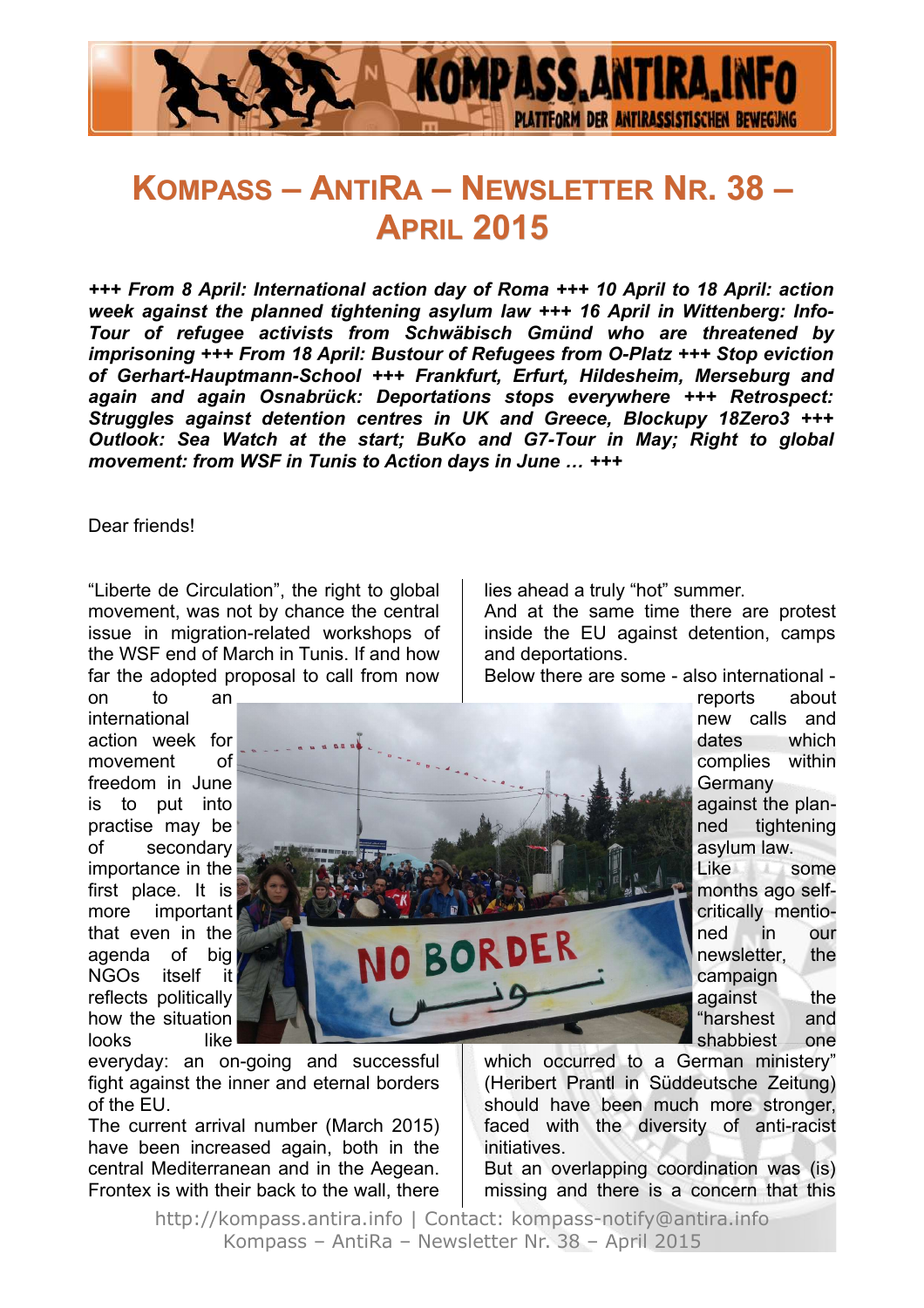

new concoction of imprisonment and exclusion will be adopted in May from the Bundestag without public and visible resistance.

So here again the invitation to the creative participation during the action days in April.

In an exemplary manner there is developing a resistance against another pillar of the border regime. National wide

All the best, the Kompass-Crew Contact: [kompass-notify@antira.inf](mailto:kompass-notify@antira.info)o the praxis of collective deportation stops has been spread.

From Osnabrück viaFrankfurt, Erfurt, Hildesheim to Merseburg: if the police wants to pick up refugees in the early morning in the camps as announced, then there are many people who get in the way of the police and from – literally – a wall of solidarity against the daily injustice of deportation. Go on!

### **DATES IN APRIL 2015:**

#### **From 8 - 10 April 2015 : Join the International Romaday**

Our nationwide alliance of Roma selforganisations, which are connected in the BundesRomaVerband, demand an end of the discrimation of Roma, the right to stay for everybody and dignified commemoration politics. That  $\epsilon$  why l, there will be several actions and events



from the 8 th to the 10th of April. For more information: <http://bundesromaverband.de/romaday-8-april-2015-berlin/>and for Frankfurt/ Main: <http://www.foerdervereinroma.de/archiv/2015/20150401.htm>

#### **From 10 to 18 April: Action week against the newly planed worsening of asylum legislation**



Federal government is working on another worsening of asylum and residency legislation. In future state employees shall have lots of margin to jail refugees; more people will be forbidden to

enter or stay in Germany for longer periods of time; political work of refugees in Germany will be criminalized.

A more comprehensive description and the draft law itself you can find here: <http://stopasyllaw.blogsport.eu/>

The alliance "Bündnis für bedingungsloses Bleiberecht" has prepared a protest call against the continuing destruction of the right to asylum and is preparing an action week to protest http://kompass.antira.info | Contact: kompass-notify@antira.info

Kompass – AntiRa – Newsletter Nr. 38 – April 2015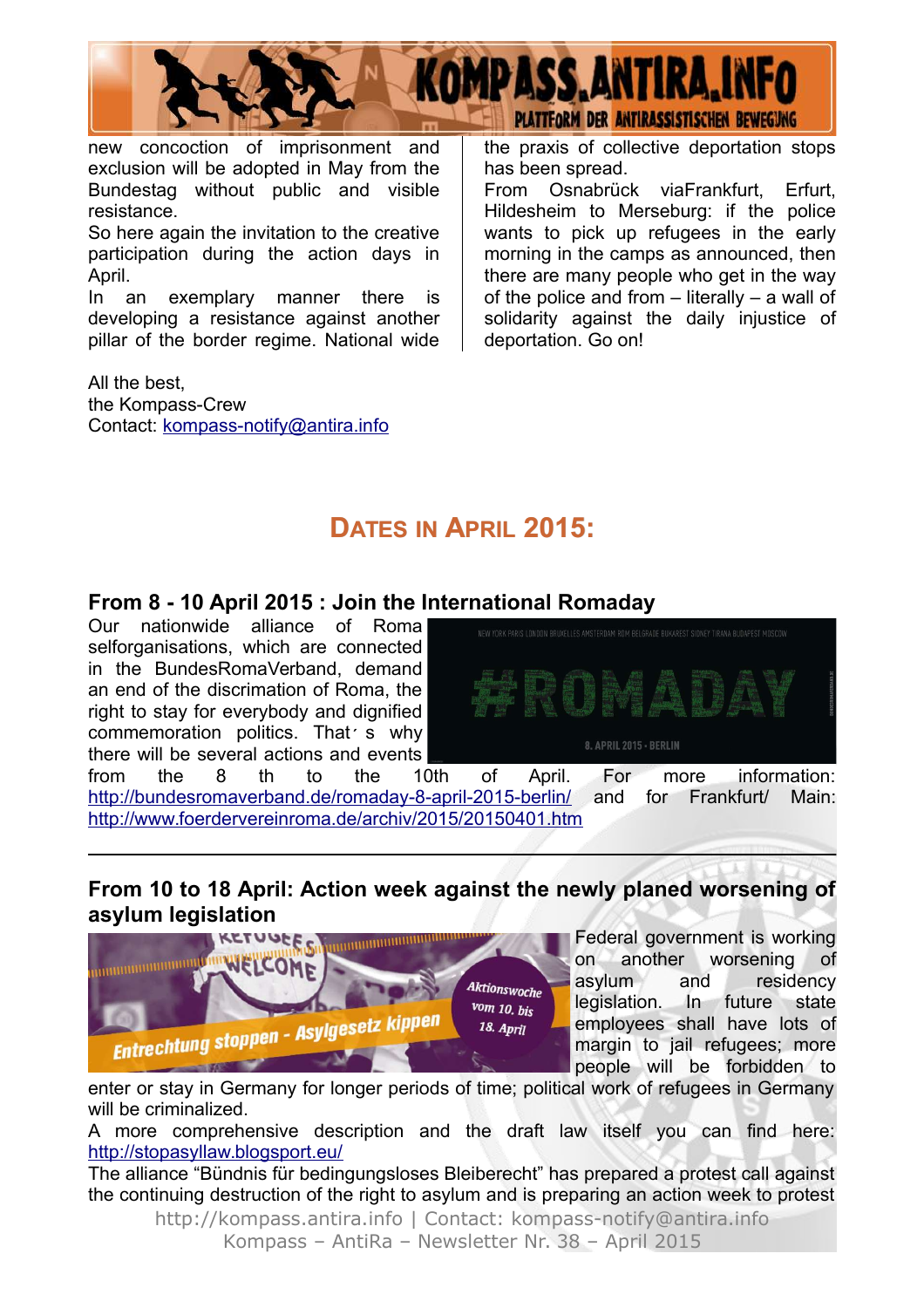

against it. For now these dates are set: 09 April solidarity concert with Anti-Flag at SO36 (Oranienstraße 190, 10999 Berlin) 15.04. panel discussion at Heimathafen Neukölln 18.04. 4PM big rally at Oplatz + concert 24.04. 2nd reading of the draft law at the Bundestag + School Strike demo! (11 am Alex/ Rotes Rathaus).

More Information also here:<http://migrationsgesetze.info/>

### **On 16 April: Wittenberg**

Within the scope of the since march on-going Info-Tour of refugee activists from Schwäbisch Gmünd:

Manifestation of the refugees in Lutherstadt Wittenberg in the market place starting with the refugee activists who are threatened by imprisonment. Look <http://www.thevoiceforum.org/node/3894>

#### **Probably from 18 April until 11 May: Refugee Bustour from Berlin**

Quite short-dated there is a refugee bustour in planning through all federal states. It is looked for contacts to especially self-organised groups from refugees but also to anti-racist initiatives who are interested in an exchange about the experiences of the past years and new mutual strategiesbv …

Contact: [bustour@riseup.net](mailto:bustour@riseup.net) Tel.: 01521 4451277 [www.oplatz.net](http://www.oplatz.net/)

#### **Stop the eviction of the refugees from the Gerhart-Hauptmann-Schule**

The inhabitants of the Gerhart-Hauptmann-School in Kreuzberg go on opposing against the constant police repression and the one month ago announced eviction threat for 19 March via the green-ruled district management. At the end of the randomly made ultimatum there is reason to hope that the district will not succeed. In the meantime the 27 inhabitants complained against this eviction threat with reference to the negotiated agreement in summer. These processes are still on-going and need to be decided by the Berlin administrative court. Thats why, as the district writes in a press release, there is no eviction until the decision which is expected earliest easter. But every expression



of solidarity is watched within the Ohlauer Straße, the area classified as "crime charged" and there are attempts to intimidate the inhabitants of the school through house search and arrests.

<http://oplatz.net/2015/03/18/district-implements-more-police-repression-in-ohlauerstr/>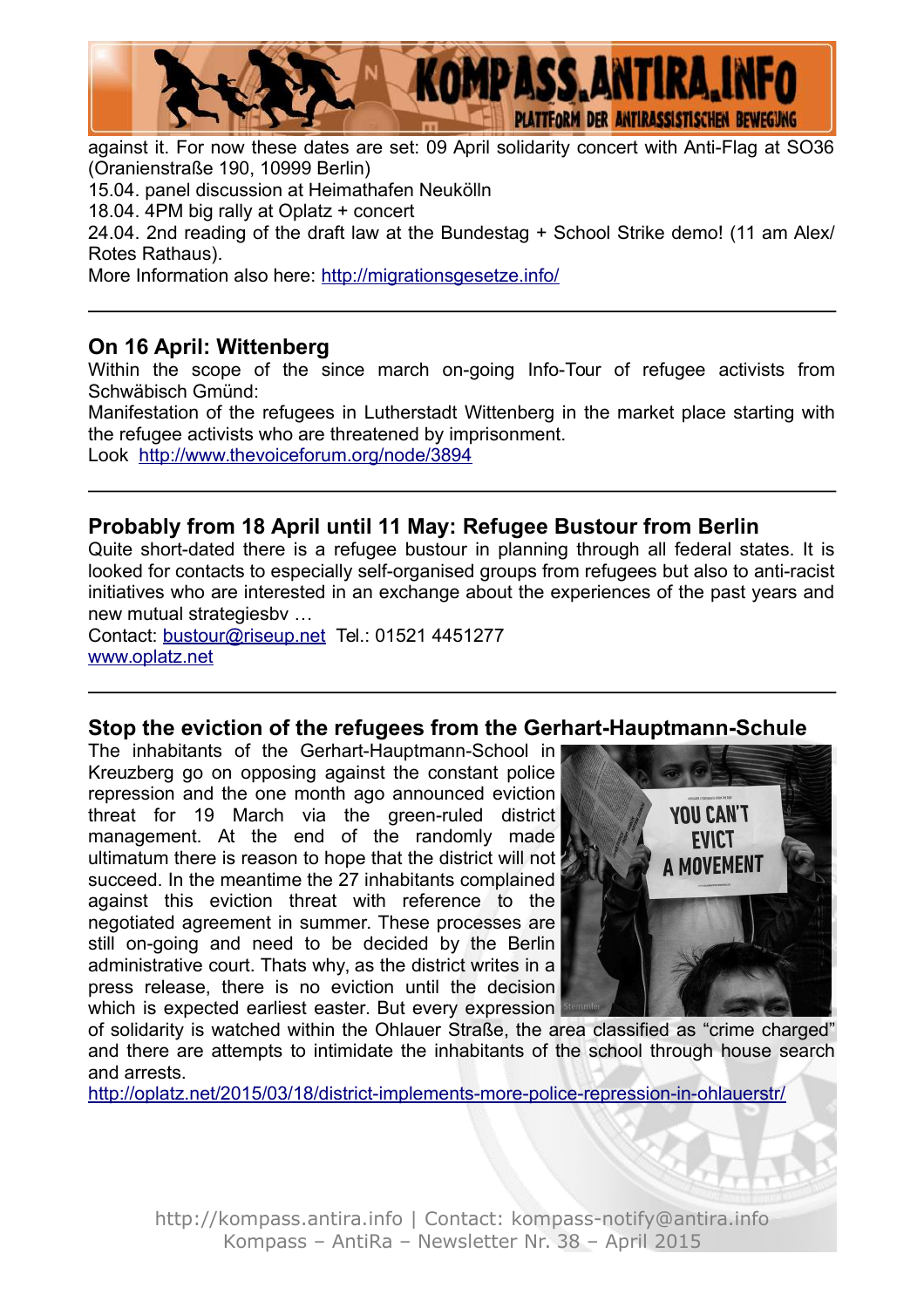

**MARCH RETROSPECT I: DEPORTATION STOPS EVERYWHERE!**



#### **Frankfurt on 9 March:**

Throw a spanner in the racist works – Some reflection on the stopped deportation in Frankfurt <https://linksunten.indymedia.org/de/node/138802>

#### **Erfurt on 10 March:**

140 people stop again a deportation in Erfurt.

In the night to Tuesday 140 people stopped a deportation: the one of the 23-year-old Abraham to Italy. Spontaneously people gathered in front of the camp for asylum seekers in Stauffenbergallee 25, Erfurt. The man from Eritrea was supposed to be ready for 24 hours to get deported by the police to Italy regarding a request from the alien authority Erfurt.

[http://breakdeportation.blogsport.de/2015/03/10/140-menschen-verhindern-in-erfurt](http://breakdeportation.blogsport.de/2015/03/10/140-menschen-verhindern-in-erfurt-erneut-abschiebung-23-jaehriger-eritreer-wird-nicht-nach-italien-abgeschoben/)  [erneut-abschiebung-23-jaehriger-eritreer-wird-nicht-nach-italien-abgeschoben/](http://breakdeportation.blogsport.de/2015/03/10/140-menschen-verhindern-in-erfurt-erneut-abschiebung-23-jaehriger-eritreer-wird-nicht-nach-italien-abgeschoben/)

#### **Hildesheim on 23 March:**

No passing: About 100 activists stopped the deportation of a 22-year-old man. At 5 am they have been on the stairs and in front of the main door in Ian-Pallach-Straße. The police had to return without having achieved anything.

[http://www.hildesheimer-allgemeine.de/news/article/gruppe-verhindert-abschiebung-am](http://www.hildesheimer-allgemeine.de/news/article/gruppe-verhindert-abschiebung-am-fruehen-morgen.html)[fruehen-morgen.html](http://www.hildesheimer-allgemeine.de/news/article/gruppe-verhindert-abschiebung-am-fruehen-morgen.html)

#### **Merseburg on 27 March:**

In Merseburg activists stopped a deportation monday morning. About 70 people protested in front of a house in König-Heinrich-Straße against the deportation of a family of seven. The family, originally from Chechenia was supposed to be deported monday morning to Poland. To statements of a speaker, the police always came back. The activists explained that they would also stay for a couple of days in front of the house to avoid the deportation of that family.

[http://959.radiocorax.de/index.php?option=com\\_content&view=article&id=12882:in](http://959.radiocorax.de/index.php?option=com_content&view=article&id=12882:in-merseburg-versuchen-aktivistinnen-heute-eine-abschiebung-zu-verhindern&catid=148:nachrichten)[merseburg-versuchen-aktivistinnen-heute-eine-abschiebung-zu](http://959.radiocorax.de/index.php?option=com_content&view=article&id=12882:in-merseburg-versuchen-aktivistinnen-heute-eine-abschiebung-zu-verhindern&catid=148:nachrichten)[verhindern&catid=148:nachrichten](http://959.radiocorax.de/index.php?option=com_content&view=article&id=12882:in-merseburg-versuchen-aktivistinnen-heute-eine-abschiebung-zu-verhindern&catid=148:nachrichten)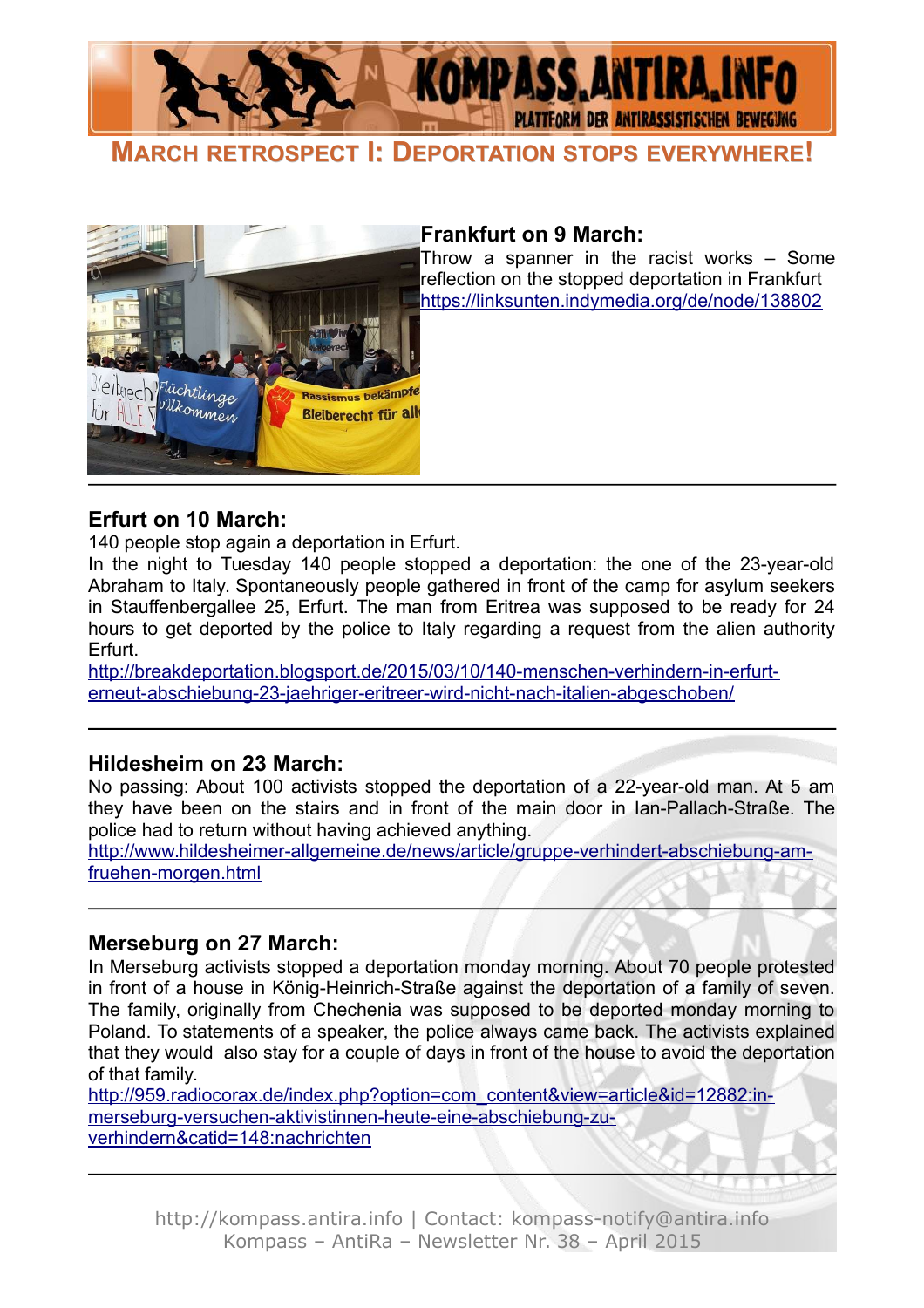

#### **And again Osnabrück: 31 stopped deportations!**

11 March 2015 is the anniversary of the Osnabrück protest against local deportations. Exactly one year ago the first deportation has been stopped by about 60 people who blocked the entrance of the camp for asylum seekers An der Petersburg. One year later it is now about 31 stopped deportations!

Go on reading:

<http://nolageros.blogsport.eu/>

## **MARCH RETROSPECT II: HUNGER STRIKES AND PROTESTS AGAINST REFOULEMENT DETENTION AND INTERNMENT IN GB AND GREECE**

#### **Since Mid March: Wave of resistance in UK detention centres**

As you may have heard, hunger strikes and occupations have been happening in 7 of the UK detention centres for a week now. Hundreds have been refusing food and protesting in the centres.

People are speaking out through a blog -

Detained Voices<https://detainedvoices.wordpress.com/>- and

Standoff Films [https://www.facebook.com/standoffilms\)](https://www.facebook.com/standoffilms).

This is the biggest uprising against the detention system in the UK for many years. The protests come after a major news channel released secret footage from inside these racist prisons.

More informations here:

<http://rabble.org.uk/hunger-strikes-spread-to-8-detention-centres/>

#### **Since March 23 in Greece: Immigrants held in Paranesti detention center are on hunger strike**

More than 290 undocumented immigrants (amongst them 80 minors) are detained in Paranesti. They lack medical care. On Sunday March 29, a solidarity action took place outside Paranesti detention center.

[https://clandestinenglish.wordpress.com/2015/03/31/solidarity-action-outside-paranesti](https://clandestinenglish.wordpress.com/2015/03/31/solidarity-action-outside-paranesti-detention-center/)[detention-center/](https://clandestinenglish.wordpress.com/2015/03/31/solidarity-action-outside-paranesti-detention-center/)

Acts of solidarity are organized by Thessaloniki No Lager assembly <http://nolagerthess.espivblogs.net/>

Destroy immigrants' concentration camps! Free all detained immigrants now!

[https://clandestinenglish.wordpress.com/2015/03/31/solidarity-to-paranesti-detention](https://clandestinenglish.wordpress.com/2015/03/31/solidarity-to-paranesti-detention-center-immigrants-hunger-strike/)[center-immigrants-hunger-strike/](https://clandestinenglish.wordpress.com/2015/03/31/solidarity-to-paranesti-detention-center-immigrants-hunger-strike/)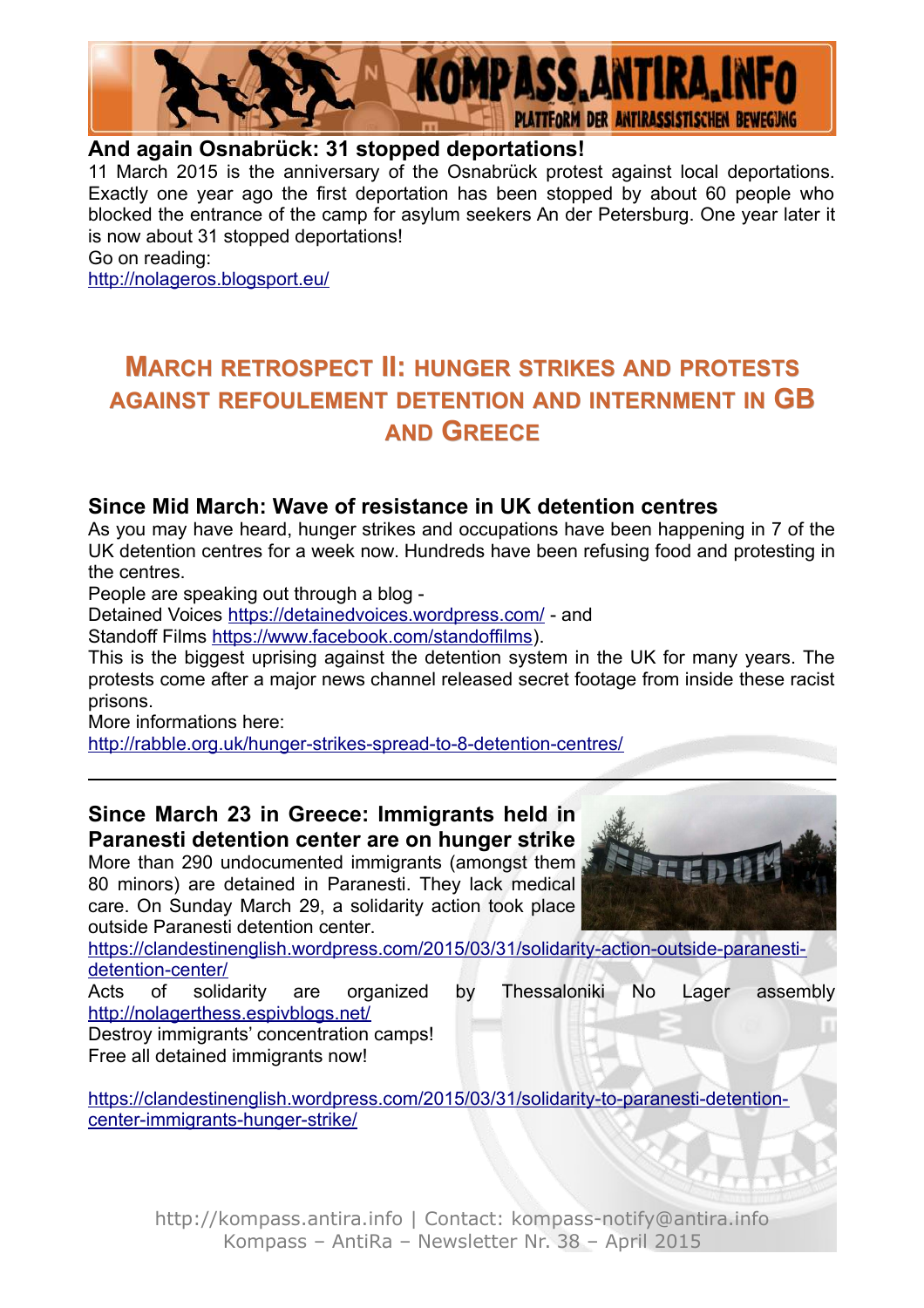

### **MARCH RETROSPECT III: BLOCKUPY 18NULL3:**

On 18 March, burning barricades, blockades and a mega demonstration of more than 20,000 participants accompanied the inauguration of the European Central Bank in Frankfurt. After preparations lasting for weeks, several thousands of people from home and abroad, in an organized manner carried out the peaceful Blockupy blockades directly in front of the police road blocks. Already days beforehand, the police had started to completely barricade the area around the two towers of the ECB. They obviously had not reckoned with the determination with which numerous militants, in their own way and as early as 6 a.m., tried to block the access to the inauguration party. The clouds of smoke above Frankfurt and the violent disputes were worldwide on the front pages. The message from Frankfurt reached the people that are victimized by the crisis policy of the ECB in Athens, Lisbon or Madrid – how they will interpret it remains to be seen. A photo report under: [http://www.umbruch-bildarchiv.de/bildarchiv/ ereignis/blockupy\\_frankfurt\\_2015.html](http://www.umbruch-bildarchiv.de/bildarchiv/%20ereignis/blockupy_frankfurt_2015.html)

### **PROSPECTS OF MY AND JUNE**

#### **Sea Watch plans to cruise the central Mediterranean as of the end of May...**



On 27 March the christening of the ship took place in Hamburg: Stefan Schmidt, skipper of the Cap Anamur, delivered a welcoming speech and activists of the Watch The Med AlarmPhones presented a Thuraya satellite telephone. These very telephones will be used by boat people when they must start the risky sea crossing from Libya and the project Sea Watch will need this very connection, in order to be able to function as a "swimming

telephone booth with first aid kit" in the central Mediterranean as of the end of May. More at: <http://www.taz.de/!157141/>Further information at: <http://sea-watch.org/>

#### **BuKo and G7-Tour in May:**

 $\rightarrow$   $\frac{1}{2}$  14 to 17 May in Münster This year's BUKO (The Federal Coordination Internationalism / Bundeskoordination Internationalismus) - congress has the title "Stop. transnational solidarisch future unwritten. Solidarisch transnational". Accordingly it will this year **PEC 14. - 17** prioritize the discussion of internationalism and transnational solidarity in **MAI** times of crises, wars and racism, as well as experiences with and 15